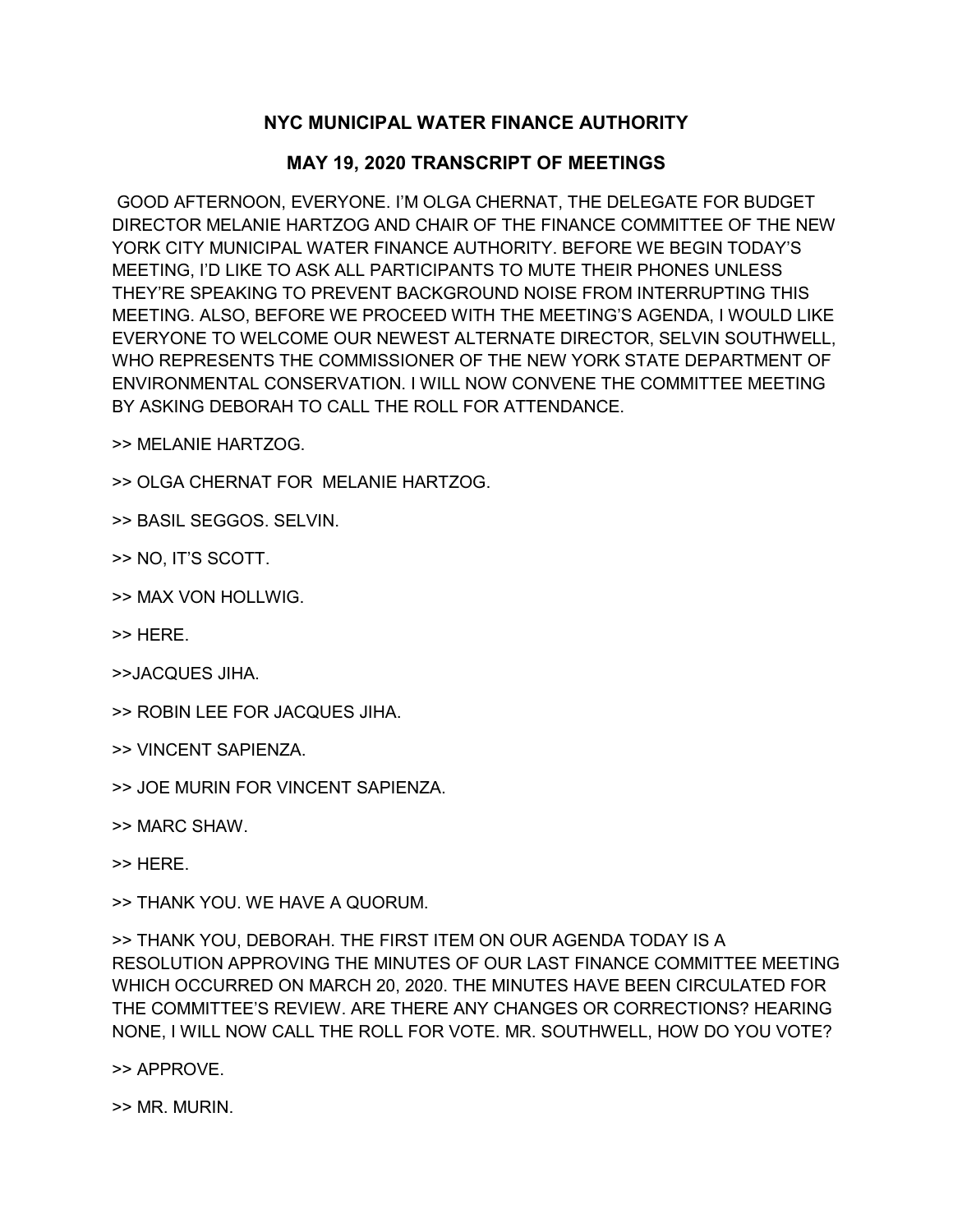>> APPROVE.

>> MS. LEE.

>> IN FAVOR.

>> MR. VON HOLLWIG.

>> APPROVE.

>> MR. SHAW.

>> APPROVE.

>> AND I, OLGA CHERNAT, ALSO VOTE IN FAVOR OF THE PROPOSED RESOLUTION. THE RESOLUTION APPROVING THE MINUTES IS HEREBY APPROVED. OUR NEXT ITEM ON THE AGENDA IS A RECOMMENDATION TO THE BOARD OF DIRECTORS THAT THEY APPROVE THE ISSUANCE OF FISCAL 2021 SERIES ONE BOND ANTICIPATION NOTES, WHICH WILL BE ISSUED TO NEW YORK STATE ENVIRONMENTAL FACILITIES CORPORATION. THE TOTAL AUTHORIZED AMOUNT FOR THE BOND ANTICIPATION FOR SERIES ONE IS 510 MILLION. THE BOND WILL PROVIDE AN INTERIM FINANCING FOR A NUMBER OF CAPITAL PROJECTS OF THE SYSTEM THAT ARE ELIGIBLE FOR FUNDING THROUGH THE CLEAN WATER AND DRINKING WATER STATE REVOLVING FUNDS PROGRAMS, WHICH IS ADMINISTERED BY NEW YORK STATE EFC. WE EXPECT TO PAY OFF THESE NOTES WITH QUANTITIES OF ONE-TERM BONDS WITHIN ABOUT ONE YEAR FROM THE DATE OF ISSUANCE. AND WE ACTUALLY EXPECT TO ISSUE THE BONDS THIS SUMMER. THE EXPECTED RATE ON THE BONDS IS EQUAL TO A TRIPLE REMUNICIPAL MARKET DATA RATE FOR ONE YEAR. AND JUST FOR YOUR REFERENCE, RIGHT NOW THIS TRIPLE AMM DEAL RATE FOR ONE YEAR IS AROUND 0.4% OR 40 BASIS POINTS. AND OF COURSE, MARKET POSITIONS ON ROUTINE [INDISTINCT] TO ISSUE THE BONDS, BUT RIGHT NOW THE EXPECTATION IS THAT THE INTEREST RATES WILL REMAIN FAIRLY LOW FOR THE FORESEEABLE FUTURE. ARE THERE ANY ADDITIONAL QUESTIONS OR ANY QUESTIONS OR DISCUSSION ABOUT THE PROPOSED RESOLUTION? HEARING NO QUESTIONS, I WILL NOW CALL THE ROLL FOR VOTE. MR. SOUTHWELL, HOW DO YOU VOTE?

>> APPROVE.

>> MR. MURIN, WHAT IS YOUR VOTE?

>> APPROVE.

>> MS. LEE.

>> IN FAVOR.

>> MR. VON HOLLWIG.

>> I APPROVE.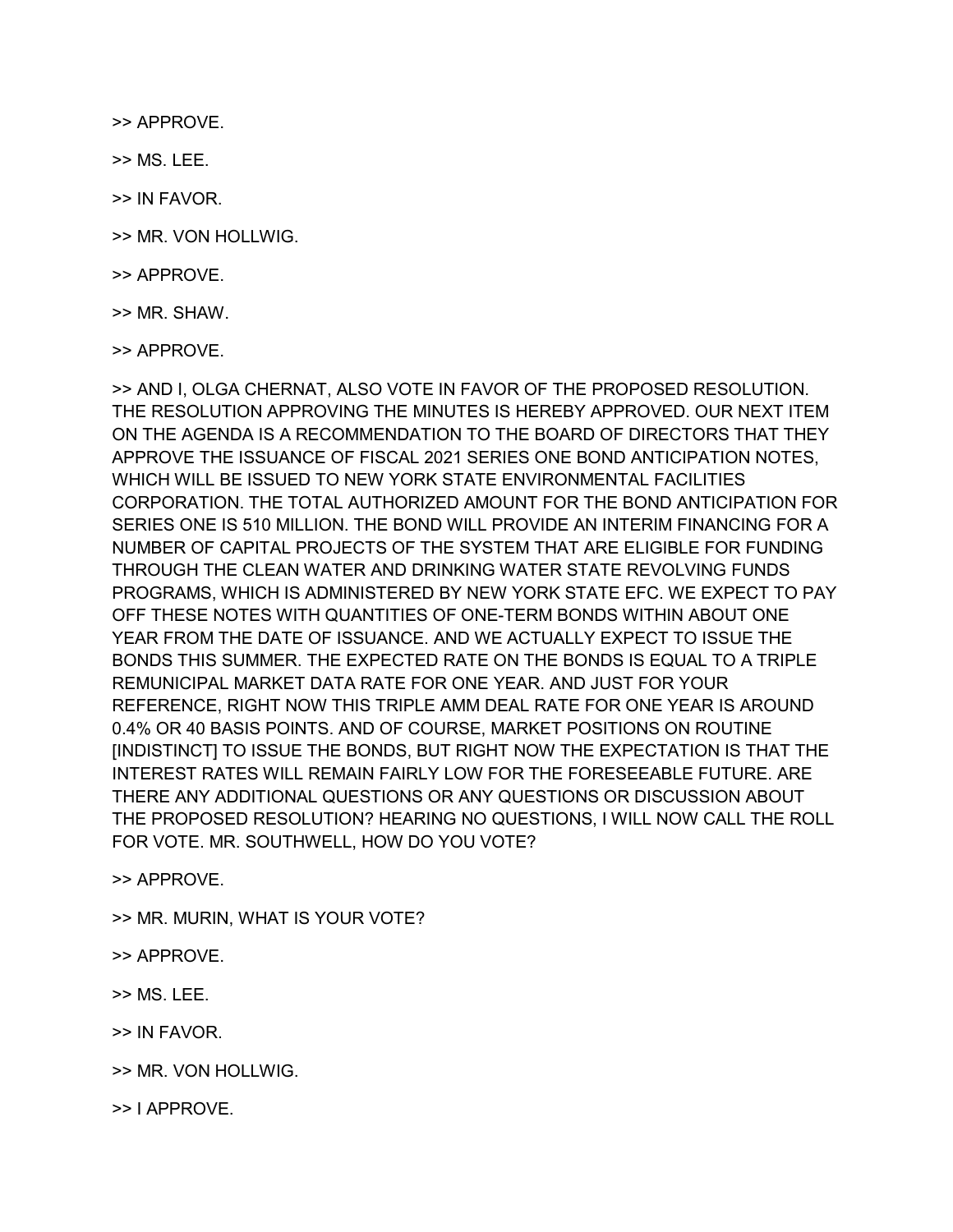>> MR. SHAW.

>> APPROVE.

>> AND I ALSO VOTE IN FAVOR OF THE PROPOSED RESOLUTION. THE RESOLUTION IS HEREBY APPROVED. MOVING ON, OUR NEXT AGENDA ITEM IS ANOTHER BOND AUTHORIZATION. THESE ARE SERIES—FISCAL 2020 SERIES TWO AND SERIES 3 BOND ANTICIPATION NOTES. THEY WILL BE ALSO ISSUED TO NEW YORK STATE ENVIRONMENTAL FACILITIES CORPORATION. AND WITH THE COMMITTEE'S CONSENT, ACTUALLY, I WOULD LIKE TO INTRODUCE THESE TWO RESOLUTIONS TOGETHER BECAUSE THEY ARE INTERRELATED. THE AUTHORIZED NOT-TO-EXCEED AMOUNT IN EACH OF THE RESOLUTIONS IS FOR 25 MILLION. THE BONDS TOGETHER WILL PROVIDE PARTIAL FUNDING FOR ELECTRICAL UPGRADES PROJECT AT BOWERY BAY WASTEWATER RESOURCE RECOVERY AUTHORITY. THE BALANCE OF THE PROJECT FUNDING WILL COME FROM ABOUT 12 ½ MILLION GRANT THROUGH NEW YORK STATE WATER INFRASTRUCTURE IMPROVEMENT ACT, OR WIIA PROGRAM. THAT'S A FAIRLY NEW GRANT PROGRAM THAT'S ALSO ADMINISTERED BY NEW YORK STATE EFC. THE SERIES TWO BONDS ARE EXPECTED TO CARRY ZERO PERCENT INTEREST RATE AND AUTHORIZED AS SUCH. AND THE SERIES 3 BOND'S EXPECTED TO CARRY AN INTEREST RATE EQUAL TO AAA MUNICIPAL MARKET DATA, OR MMD RATE, FOR ONE YEAR JUST AS THE SERIES ONE BONDS WE DISCUSSED EARLIER. ARE THERE ANY QUESTIONS REGARDING THE PROPOSED RESOLUTIONS? HEARING NO QUESTIONS, I WILL NOW CALL ROLL FOR VOTE. MR. SOUTHWELL, WHAT IS YOUR VOTE?

>> APPROVED.

- >> MR. MURIN.
- >> APPROVED.
- >> MS. LEE.
- >> APPROVED.
- >> MR. VON HOLLWIG.
- >> APPROVE.
- >> MR. SHAW.
- >> APPROVE.

>> AND I ALSO VOTE IN FAVOR OF THE PROPOSED RESOLUTION. THE TWO RESOLUTIONS ARE HEREBY APPROVED. IS THERE ANY FURTHER BUSINESS BEFORE THIS COMMITTEE? IF THERE IS NO FURTHER BUSINESS, AND I'M HEARING NONE, I WILL ASK FOR A VOTE TO ADJOURN. MR. SOUTHWELL, HOW DO YOU VOTE?

>> APPROVED.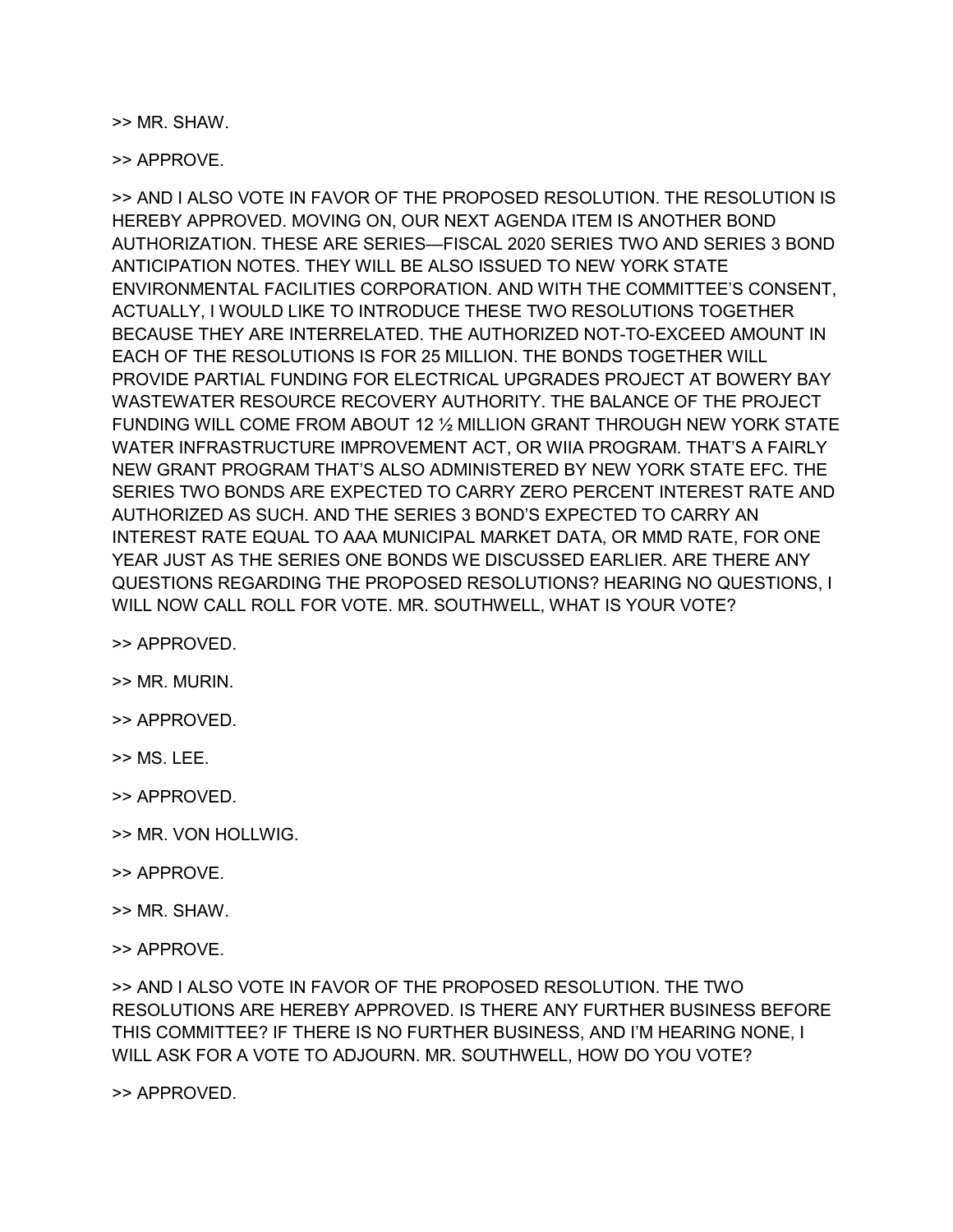>> MR. MURIN.

>> APPROVE.

>> MS. LEE.

>> IN FAVOR.

>> MR. VON HOLLWIG.

>> APPROVE.

>> MR. SHAW.

>> APPROVE.

>> AND I, OLGA CHERNAT, ALSO VOTE IN FAVOR OF THE RESOLUTION TO ADJOURN. THANK YOU. THE FINANCE COMMITTEE IS NOW ADJOURNED. AND WE WILL NOW MOVE TO THE BOARD OF DIRECTORS MEETING.

ALL RIGHT. I'D LIKE TO CALL TO ORDER THE MEETING OF THE BOARD OF DIRECTORS OF THE NEW YORK CITY MUNICIPAL WATER FINANCE AUTHORITY. AS WITH THE FINANCE COMMITTEE MEETING, I WOULD LIKE TO REMIND EVERYONE TO KEEP THEIR PHONES MUTED UNLESS SPEAKING. AND I WILL NOW ASK FOR THE ROLL TO BE CALLED FOR ATTENDANCE. DEBORAH.

>> MELANIE HARTZOG.

>> OLGA CHERNAT FOR MELANIE HARTZOG.

>> SELVIN SOUTHWELL.

>> PRESENT.

>> MAX VON HOLLWIG.

>> I'M HERE.

>>JACQUES JIHA.

>> ROBIN LEE FOR JACQUES JIHA.

>> VINCENT SAPIENZA.

>> JOE MURIN FOR VINCENT SAPIENZA.

>> MARC SHAW.

>> HERE.

>> THANK YOU. WE HAVE A QUORUM.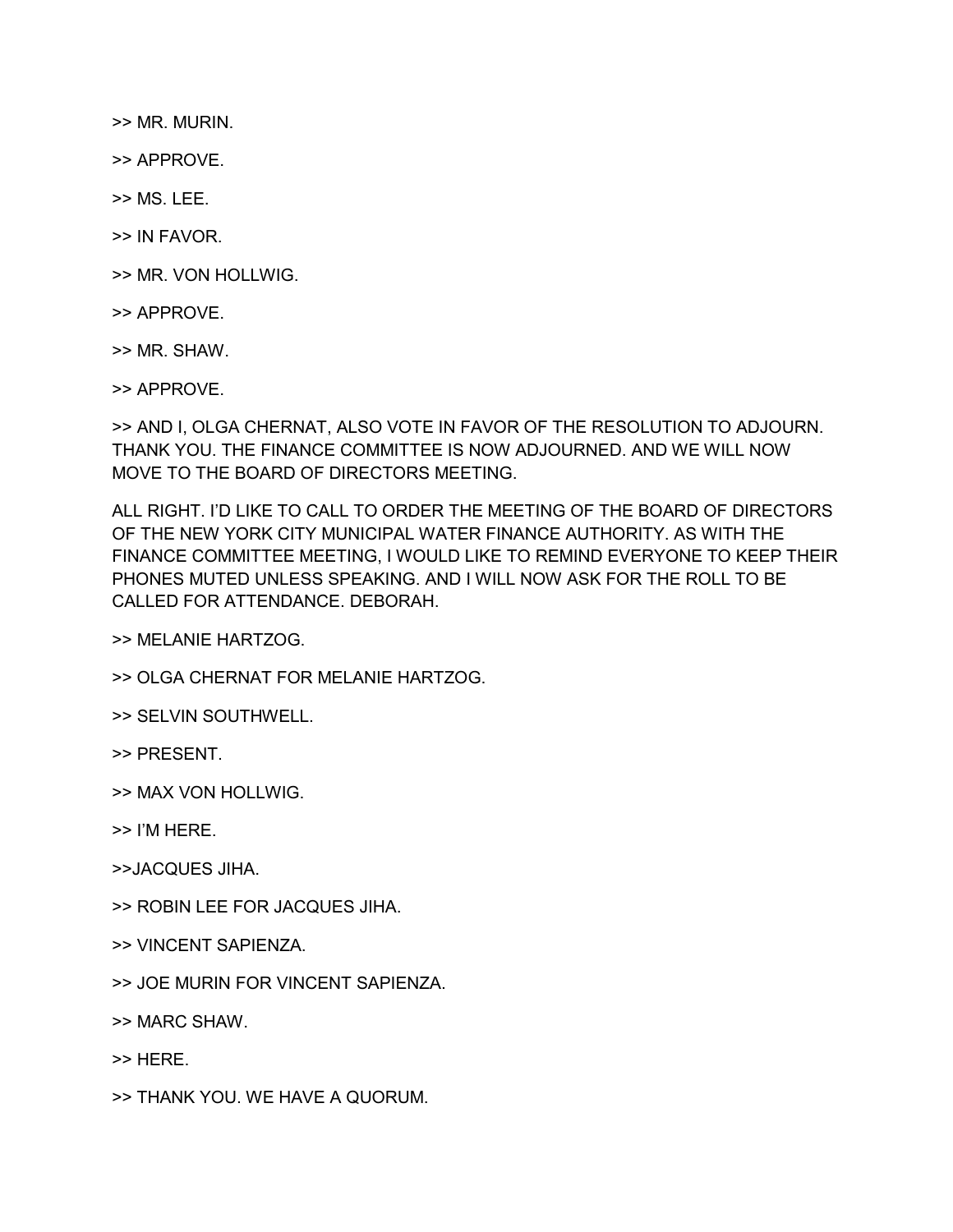>> THANK YOU, DEBORAH. AS MANY OF YOU ARE AWARE, OUR CHIEF EXECUTIVE OFFICER ALAN ANDERS PASSED AWAY RECENTLY. ALAN'S COMMITMENT TO GOVERNMENT FINANCE WAS TRUE AND UNPARALLELED AND HIS LOSS WILL BE FELT NOT ONLY BY THE AUTHORITY AND THOSE OF US WHO CLOSELY WORKED WITH HIM, BUT, AND I WOULD SAY, THE PUBLIC FINANCE INDUSTRY IN GENERAL. HIS EXPERIENCE AND LEADERSHIP THAT WE ALL CAME TO TRUST AND RELY ON WILL BE DEEPLY MISSED. THE PROPOSED RESOLUTION RECOGNIZES ALAN'S COMMITMENT AND DEDICATION TO THE AUTHORITY AND EXPRESSES THE BOARD OF DIRECTORS AND THE AUTHORITY STAFF'S DEEP GRATITUDE FOR HIS DECADES OF SERVICE AND LEADERSHIP. I WOULD LIKE TO CALL THE ROLL FOR A VOTE REGARDING THE RESOLUTION RECOGNIZING ALAN ANDERS. MR. SOUTHWELL, HOW DO YOU VOTE?

>> APPROVE.

>> MR. MURIN.

>> APPROVE.

>> MS. LEE.

>> APPROVED.

>> MR. VON HOLLWIG.

>> APPROVE.

>> MR. SHAW.

>> I'M PROUD TO APPROVE.

>> OH, WE'RE ALL SAD, VERY SAD. I ALSO VOTE IN FAVOR OF THE PROPOSED RESOLUTION. AND THE RESOLUTION IS HEREBY APPROVED. WE ALSO NEED TO ADOPT THE MEETINGS FROM—THE MINUTES OF THE PRIOR MEETING, WHICH ALSO HAPPENED ON MARCH 20. THE MINUTES HAVE BEEN CIRCULATED TO THE BOARD FOR REVIEW. ARE THERE ANY COMMENTS, QUESTIONS, SUGGESTED CORRECTIONS? ALL RIGHT, I WILL NOW CALL THE ROLL FOR VOTE. MR. SOUTHWELL, HOW DO YOU VOTE?

>> APPROVE.

>> MR. MURIN.

>> APPROVE.

>> MS. LEE.

>> APPROVED.

>> MR. VON HOLLWIG.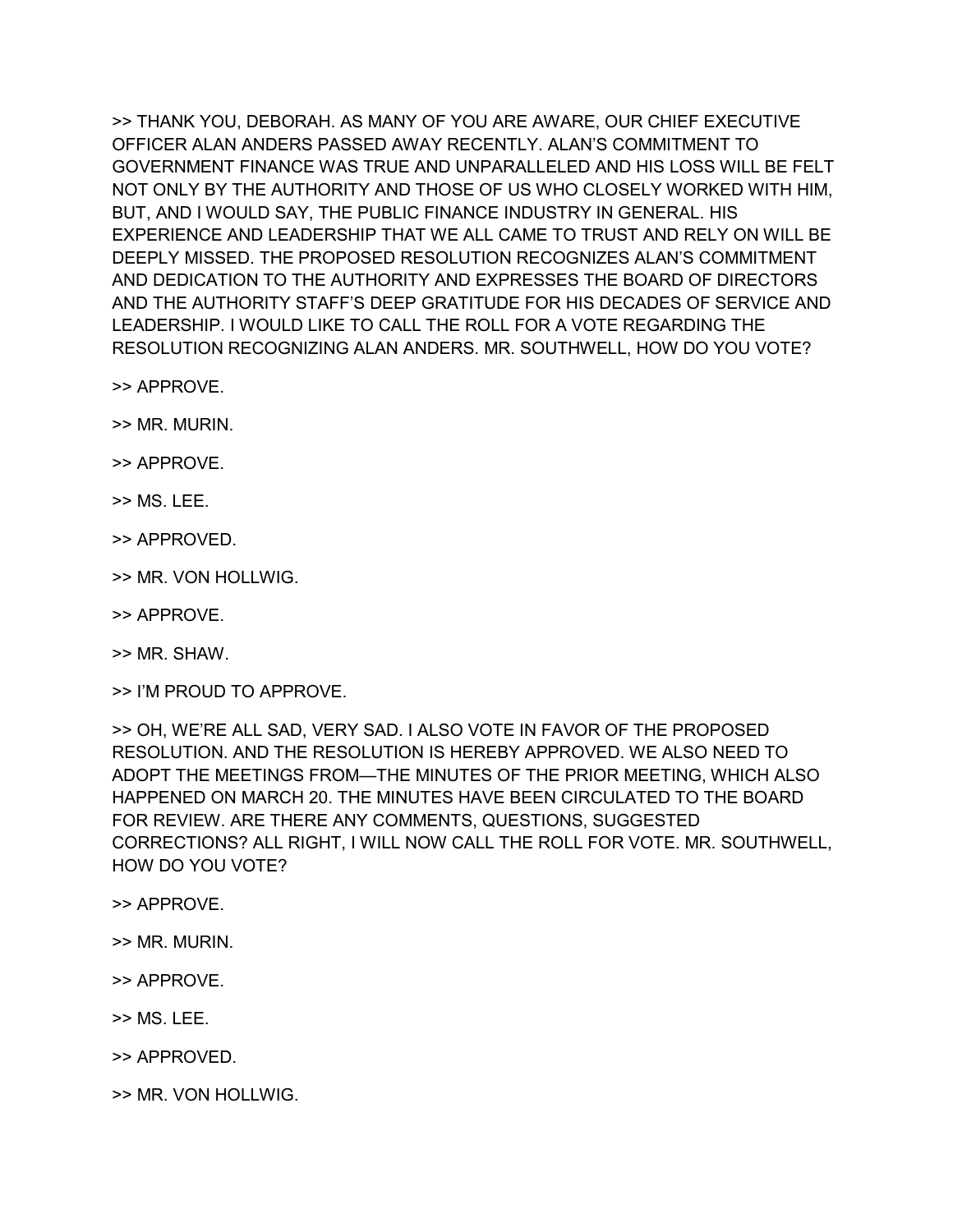>> APPROVE.

>> MR. SHAW.

>> APPROVED.

>> AND I ALSO VOTE IN FAVOR OF THE PROPOSED RESOLUTION. THE RESOLUTION IS HEREBY APPROVED. OUR NEXT BUSINESS ITEM FOR TODAY IS A RESOLUTION THAT WOULD AUTHORIZE THE AUTHORITY STAFF TO ENTER INTO A CONTRACT WITH GRANT THORNTON FOR INDEPENDENT AUDITOR SERVICES. WE ENTERED INTO A COMPETITIVE REQUEST FOR PROPOSAL IN CONJUNCTION WITH THE CITY'S PROCESS, AND GRANT THORNTON HAS BEEN SELECTED TO PROVIDE INDEPENDENT AUDITOR SERVICES FOR—THIS IS FOR FISCAL YEARS ENDING JUNE 30, 2020, 2021, 2022, AND 2023. THE PROPOSED RATES ARE LISTED IN THE RESOLUTION. THIS ACTION HAS BEEN RECOMMENDED BY THE JOINT AUDIT COMMITTEE OF THE AUTHORITY OF THE WATER BOARD AND RESULTS ARE CONTINGENT ON THE WATER BOARD'S APPROVAL. THE AUTHORITY'S COMPTROLLER BOB BALDUCCI AND HIS STAFF ARE AVAILABLE TO ANSWER ANY QUESTIONS REGARDING THIS ITEM. ARE THERE ANY QUESTIONS OR COMMENTS FOR BOB? HEARING NO QUESTIONS, LET ME CALL THE ROLL FOR VOTE. MR. SOUTHWELL.

>> APPROVE.

>> MR. MURIN.

>> APPROVE.

>> MS. LEE.

>> APPROVED.

>> MR. VON HOLLWIG.

>> APPROVE.

>> MR. SHAW.

>> APPROVE.

>> AND I, OLGA CHERNAT, ALSO VOTE IN FAVOR OF THE PROPOSED RESOLUTION. THE RESOLUTION IS HEREBY ADOPTED. OK, AND NOW WE HAVE THE APPROVAL OF THE ISSUANCE OF FISCAL 2020 SERIES ONE BOND ANTICIPATION NOTES. AS WE'VE JUST DISCUSSED, THE PROPOSED RESOLUTION WOULD AUTHORIZE THE ISSUANCE OF UP TO 510 MILLION OF BOND ANTICIPATION NOTES TO THE NEW YORK STATE ENVIRONMENTAL FACILITIES CORPORATION. THIS ACTION HAS BEEN RECOMMENDED BY THE FINANCE COMMITTEE. ARE THERE ANY ADDITIONAL COMMENTS, QUESTIONS, DISCUSSIONS? WITH NO QUESTIONS, I WILL ASK YOU TO VOTE. MR. SOUTHWELL.

>> APPROVE.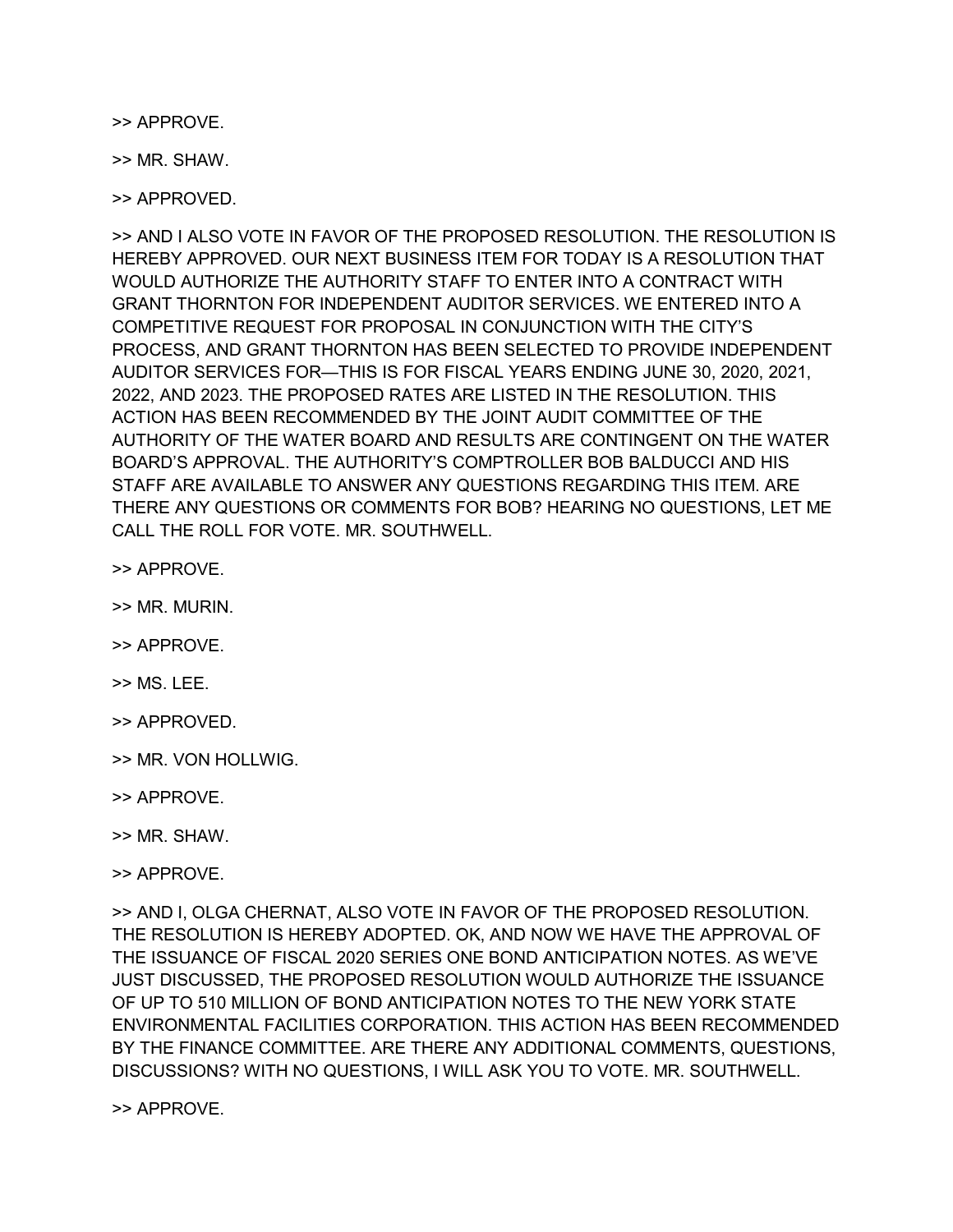>> MR. MURIN.

>> APPROVE.

>> MS. LEE.

>> APPROVED.

>> MR. VON HOLLWIG.

>> I APPROVE.

>> MR. SHAW.

>> APPROVE.

>> AND I ALSO APPROVE. THE RESOLUTION AUTHORIZING THE ISSUANCE OF THE SERIES ONE BONDS IS HEREBY APPROVED. MOVING ON TO THE APPROVAL OF THE ISSUANCE OF FISCAL 2020 SERIES TWO AND SERIES 3 BOND ANTICIPATION NOTES. AS DONE AT THE FINANCE COMMITTEE MEETING, WITH THE BOARD'S CONSENT, I WOULD LIKE TO ADDRESS FISCAL 2021 SERIES TWO AND SERIES 3 BOND ANTICIPATION NOTES RESOLUTIONS TOGETHER BECAUSE THE BONDS RELATE TO A SINGLE PROJECT. SO EACH OF THE PROPOSED RESOLUTIONS WOULD AUTHORIZE THE ISSUANCE OF 25 MILLION OF BOND ANTICIPATION NOTES TO NEW YORK STATE EFC. THE APPROVAL OF THESE TWO BOND RESOLUTIONS HAS BEEN RECOMMENDED BY THE FINANCE COMMITTEE. DO WE HAVE ANY ADDITIONAL QUESTIONS OR COMMENTS? IF THERE ARE NO QUESTIONS, I WILL NOW CALL THE ROLL FOR VOTE. MR. SOUTHWELL.

>> APPROVE.

>> MR. MURIN.

>> APPROVE.

- >> MS. LEE.
- >> APPROVED.
- >> MR. VON HOLLWIG.
- >> APPROVE.
- >> MR. SHAW.

>> APPROVE.

>> I ALSO VOTE IN FAVOR. THE TWO RESOLUTIONS AUTHORIZING THE ISSUANCE OF THE SERIES TWO AND SERIES 3 BOND ANTICIPATION NOTES ARE HEREBY APPROVED. OUR NEXT AGENDA ITEM IS A PRESENTATION BY MAX VON HOLLWIG,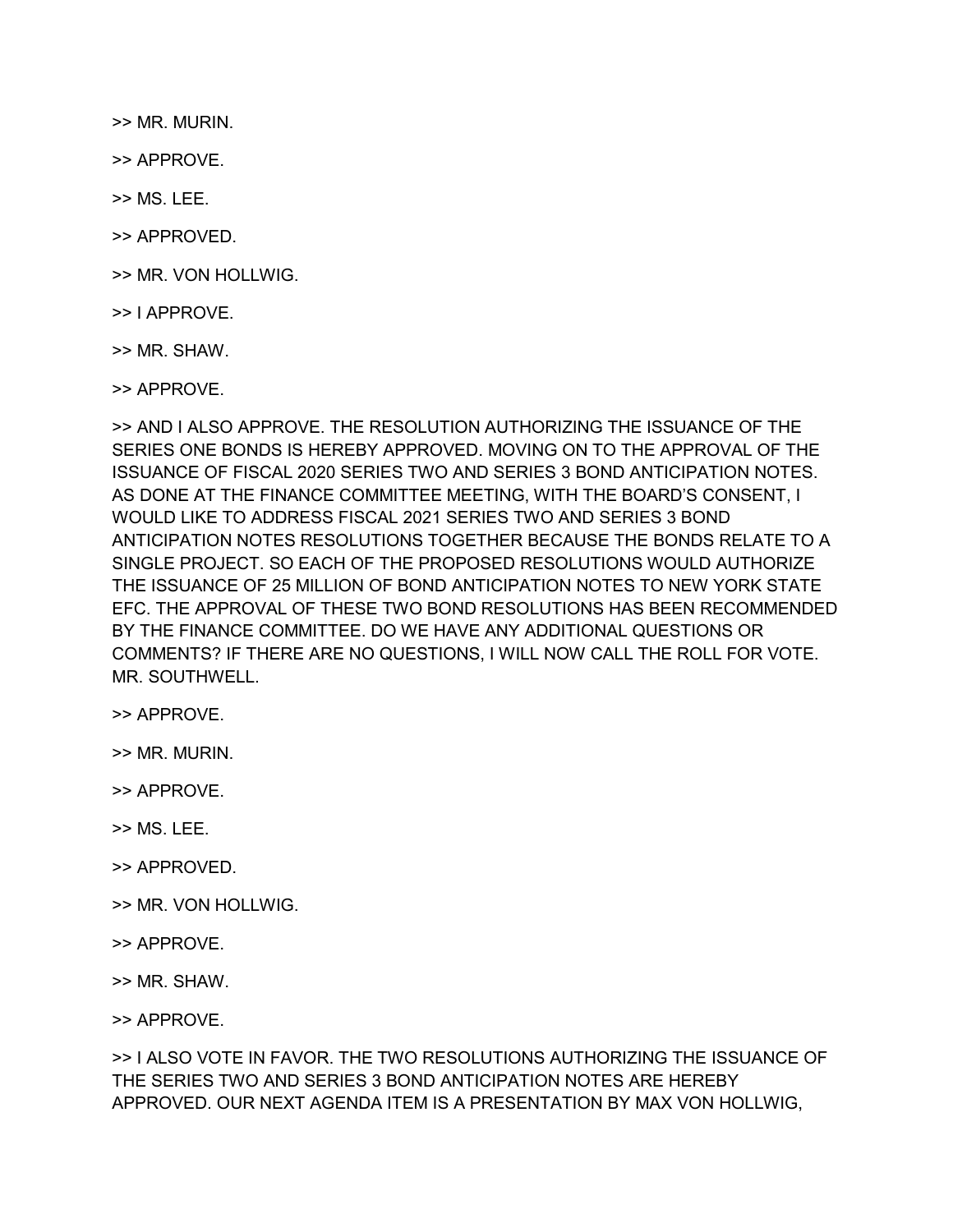CHAIR OF THE JOINT AUDIT COMMITTEE OF THE AUTHORITY AND THE WATER BOARD REGARDING THE COMMITTEE'S SELF EVALUATION. MR. VON HOLLWIG, LET ME TURN IT OVER TO YOU.

>> SURE. THE JOINT AUDIT COMMITTEE MET THIS MORNING AT 9:00, AND AMONG OTHER THINGS ON THE AGENDA, WE ARE REQUIRED ANNUALLY PURSUANT TO SECTION 3J OF THE AUDIT COMMITTEE'S CHARTER TO PREPARE AN ANNUAL REPORT AND ALSO TO REVIEW OUR ACTIONS THAT WERE TAKEN DURING THE YEAR. AND WE DID THAT THIS MORNING. OUR PROPOSED ANNUAL REPORT OF THE JOINT AUDIT COMMITTEE IS ATTACHED TO YOUR MATERIALS THAT WERE CIRCULATED. WE DID REVIEW OUR PERFORMANCE OF ACTIVITIES DURING THE YEAR AND CONCLUDED THAT WE WERE SATISFIED WITH THE PERFORMANCE OF THE JOINT AUDIT COMMITTEE, AND WE PRESENT THAT TO YOU IN OUR REPORT. AND WE ALSO INCLUDED A REPORT THAT DETAILS THE ACTIVITIES THAT WE TOOK DURING THE CALENDAR YEAR 2019, WHICH INCLUDED MEETINGS ON JUNE 14 AND ON OCTOBER 11. AND THAT REPORT IS, AS I SAID, IN YOUR PACKAGE OF MATERIALS. IF YOU HAVE ANY QUESTIONS ABOUT THAT, I'M HAPPY TO TRY TO ANSWER THEM. HEARING NONE, I GUESS THAT'S OUR REPORT.

>> IT DOES NOT SEEM LIKE WE CAN, YOU KNOW, HAVE A LIVELY DISCUSSION THE WAY YOU HAD AT THE AUDIT COMMITTEE THIS MORNING. I GUESS WE HAVE A MUCH DRIER AGENDA THAN WHAT YOU HAD.

>> WELL, WE WERE—HOLD ON JUST ONE SECOND. LET ME…SORRY. YES, THIS ITEM THAT WE'RE PRESENTING TO THIS BOARD TODAY WAS ONLY ONE OF THE ITEMS THAT WE APPROVED THIS MORNING. I WOULD SAY THE THRUST OF THAT MEETING INVOLVED OF OUR REVIEW OF THE NEW GRANT THORNTON AUDIT PROPOSAL AND OUR RECOMMENDATION TO BOTH THIS BOARD AND TO THE WATER BOARD THAT THEY APPROVE THE RETENTION OF THE NEW ACCOUNTANTS AS WELL, BUT THAT'S NOT TECHNICALLY THE SUBJECT OF THIS REPORT.

>> OK, I THINK WE ARE BASICALLY AT THE LAST AGENDA ITEM, WHICH IS ADJOURNMENT. SO IF THERE IS NO FURTHER BUSINESS BEFORE THE BOARD, I WILL ASK FOR A VOTE TO ADJOURN. IF ANYONE HAS ANYTHING THEY WANT TO DISCUSS AT TODAY'S MEETING. OK, HEARING NONE, MR. SOUTHWELL, HOW DO YOU VOTE?

- >> ADJOURN. APPROVE.
- >> MR. MURIN.
- >> APPROVE.
- >> MS. LEE.
- >> APPROVED.
- >> MR. VON HOLLWIG.